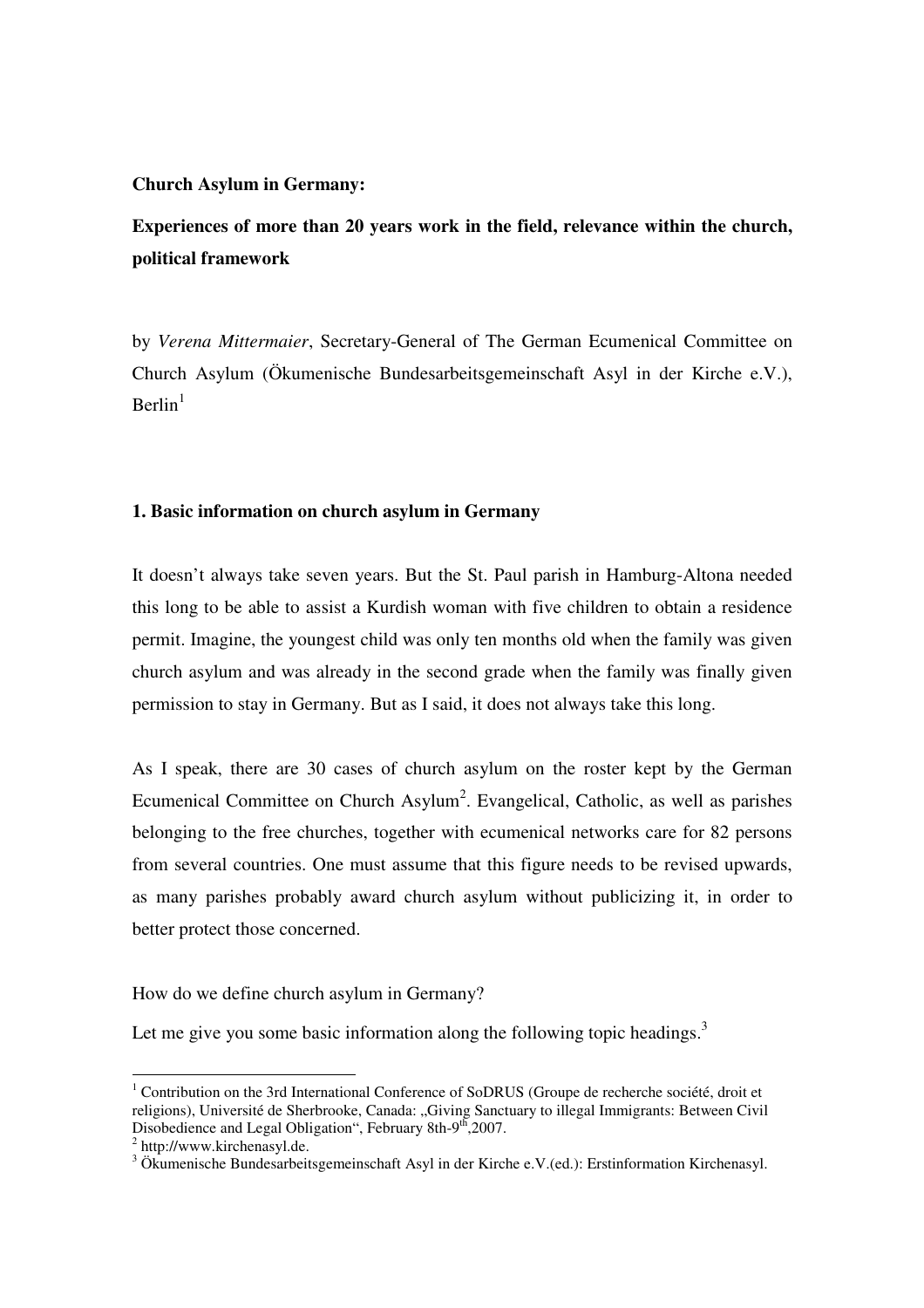#### What is church asylum?

Church asylum is a form of temporary protection for refugees without the status of legal residence who would face unacceptable social hardship, torture or even death if forced to return to their country of origin. During the church asylum, all relevant legal, social and humanitarian aspects are examined. In many cases, it turns out that the authorities' decision needs to be revised, which means that a new asylum procedure has a chance of success.

Is church asylum likely to be successful?

Statistical information gathered by the German Ecumenical Committee on Church Asylum shows that over 75 per cent of church asylum cases ended with a solution protecting refugees from human rights violations and from danger of physical harm<sup>4</sup>.

How long does church asylum take?

Parishes have to be aware that a church asylum case is unlikely to be solved within a few days. It can last from several weeks to many months. It seems therefore reasonable to periodically re-examine the conditions of church asylum and that of those concerned.

What is expected from parishes?

The parish provides accommodation (living space, cooking and sanitary facilities), basic needs (food, maybe clothing) and in certain cases medical services. It creates a circle of supporters who accompany the case and help the refugees in their daily life. Ideally, meaningful sparetime activities should be provided for the refugees.

Does a parish need to do it all on its own?

It would definitely be an advantage, if a pastor or other church employees could take part in the legal proceedings (meetings with lawyers and authorities). However, it is also possible to let counselling organisations handle this aspect.

How is church asylum financed?

<u>.</u>

Handreichung für Gemeinden und ihre Gremien, Berlin, Nachdruck Oktober 2006; German Ecumenical Committee on Church Asylum (ed.): Basic information on Church Asylum, Berlin 2007.

<sup>&</sup>lt;sup>4</sup> Wolf Dieter Just/Beate Sträter: "Unter dem Schatten deiner Flügel...". Eine empirische Untersuchung über Erfolg und Misserfolg von Kirchenasyl, Bonn 2001.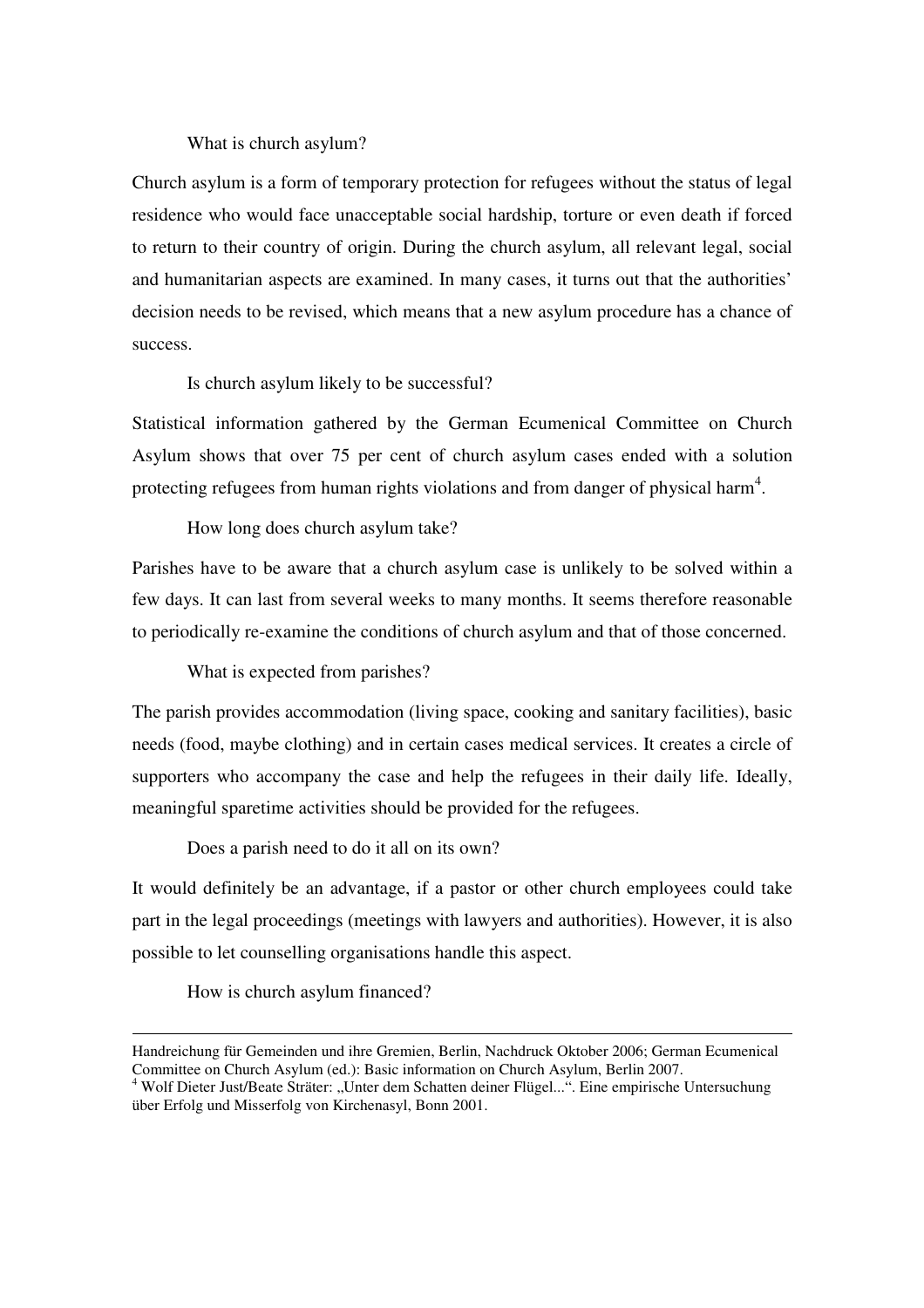Church asylum is financed by donations. These donations are raised as far as possible by the parish giving asylum and by neighbouring parishes. Some local asylum networks have funds at their disposal from which parishes can draw.

Are there legal consequences for the parishes?

Church asylum does not rely on any legal norms other than those of the German constitution and international law. It is, however, based on the assumption that decisions by state actors in individual cases can overlook or even break fundamental legal norms.<sup>5</sup> It is possible that applications for refugee status, for protection from deportation or for a residence permit on humanitarian grounds (according to §25: 4 or 5 of the German Residence Act/ Aufenthaltsgesetz), as well as claims to special treatment because of unacceptable hardships, have been refused, although the situation does in fact call for protection from forcible removal. The conscience of Christians can come into conflict with state rulings or actions and may lead to a breach of legal norms. That is why people acting for a parish providing church asylum have to be prepared to accept the full responsibility for their actions. Investigations related to church asylum cases have so far mostly been closed without ending in a court proceeding. However, in some cases pastors or members of the church council have had to pay a fine.

Is church asylum made public?

 $\overline{a}$ 

In general, church asylum cases should be made public in order to strengthen the protection of the refugees from interventions by the authorities and to underline the shortcomings of the asylum procedure and of the asylum law itself. In individual cases it could nevertheless be more reasonable to opt for a "quiet" church asylum, which is only disclosed to the public when the case is settled. However, the authorities have to be notified of all church asylum cases, whether they are made public or not.

#### **2. A short history of the church asylum movement in Germany**

The current church asylum movement in Germany began in 1983. Two events in the

<sup>&</sup>lt;sup>5</sup> Steffen Töppler: Rechtliche Aspekte des Kirchenasyls. Ausgewählte Probleme des Flüchtlings- und Ausländerrechts, ed. by Ökumenische Bundesarbeitsgemeinschaft Asyl in der Kirche e.V., Bonn 2001, p.40ff.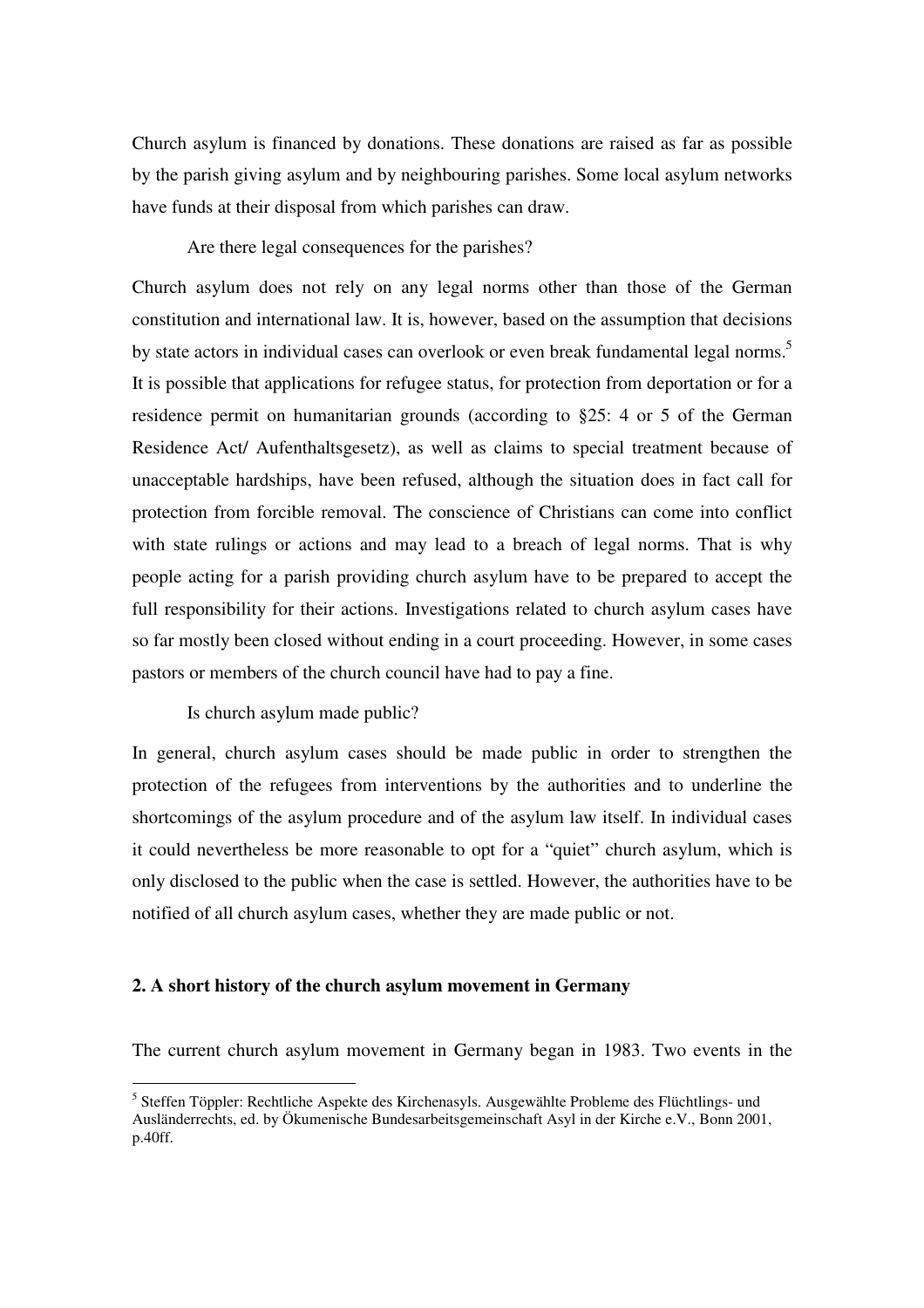parish of Heiligkreuz (Holy Cross) in Berlin led to this development. In the spring of that year, a hunger strike against the deportation of a young Kurdish man, Cemal Altun, took place on the premises of the parish. His life ended horribly: he jumped out of the window of the court building, fearing his imminent deportation to Turkey. A few months later, the same parish received three Palestinian families who were threatened by the deportation to a Lebanon engaged in civil war. The Church Asylum was able to successfully protect these families, so that they could stay in Germany.<sup>6</sup> Parishes in other parts of Germany followed this example. One spectacular case occurred in the St. Stephan church in Hamburg in 1984: Susan Alviola, the wife of a Philippine sailor, was violently arrested and taken out of the church by 60 policemen, separating her from her children. That same evening the family was deported to Manila.<sup>7</sup> This rude and harsh behaviour of the local police and government became known throughout the entire country and caused a lot of indignation and protest, including a number of prominent figures. For a long time violent breaking up of church asylum remained the exception. Today, 23 years later, we are only aware of twelve cases where the police has entered a church and stopped the church asylum procedure violently.

Since 1983 a lot of local church asylum circles have come into being and they have founded regional networks. They join together annually for federal meetings and conferences. In 1994, the 150 members present at one such church asylum conference, in the Evangelische Akademie Mühlheim/Ruhr, decided to found the German Ecumenical Comittee on Church Asylum. This umbrella organisation provided a platform for sharing experience, for supporting one another, for drawing the attention of the general public to the inhuman German asylum policy and for convincing church leadership that the idea of church asylum is feasible and sound.

This initiative came at just the right moment, because in 1993 the right to asylum in Germany had been drastically reduced. Section 16a of the German constitution, which says "Politically persecuted persons have the right to asylum" was limited through the so called "safe third country regulation." Each refugee who comes to Germany via one of these so called safe countries can no longer ask for asylum in Germany. (Nowadays Germany is rather successfully forcing the European Union to adopt this rule.) As

<sup>6</sup> Ökumenische Bundesarbeitsgemeinschaft Asyl in der Kirche e.V.(ed.): Asyl in der Kirche. Eine Dokumentation, Karlsruhe 2004, p.12ff.

<sup>&</sup>lt;sup>7</sup> Wolf Dieter Just/Beate Sträter (ed.): Kirchenasyl. Ein Handbuch, Karlsruhe 2003, p.144.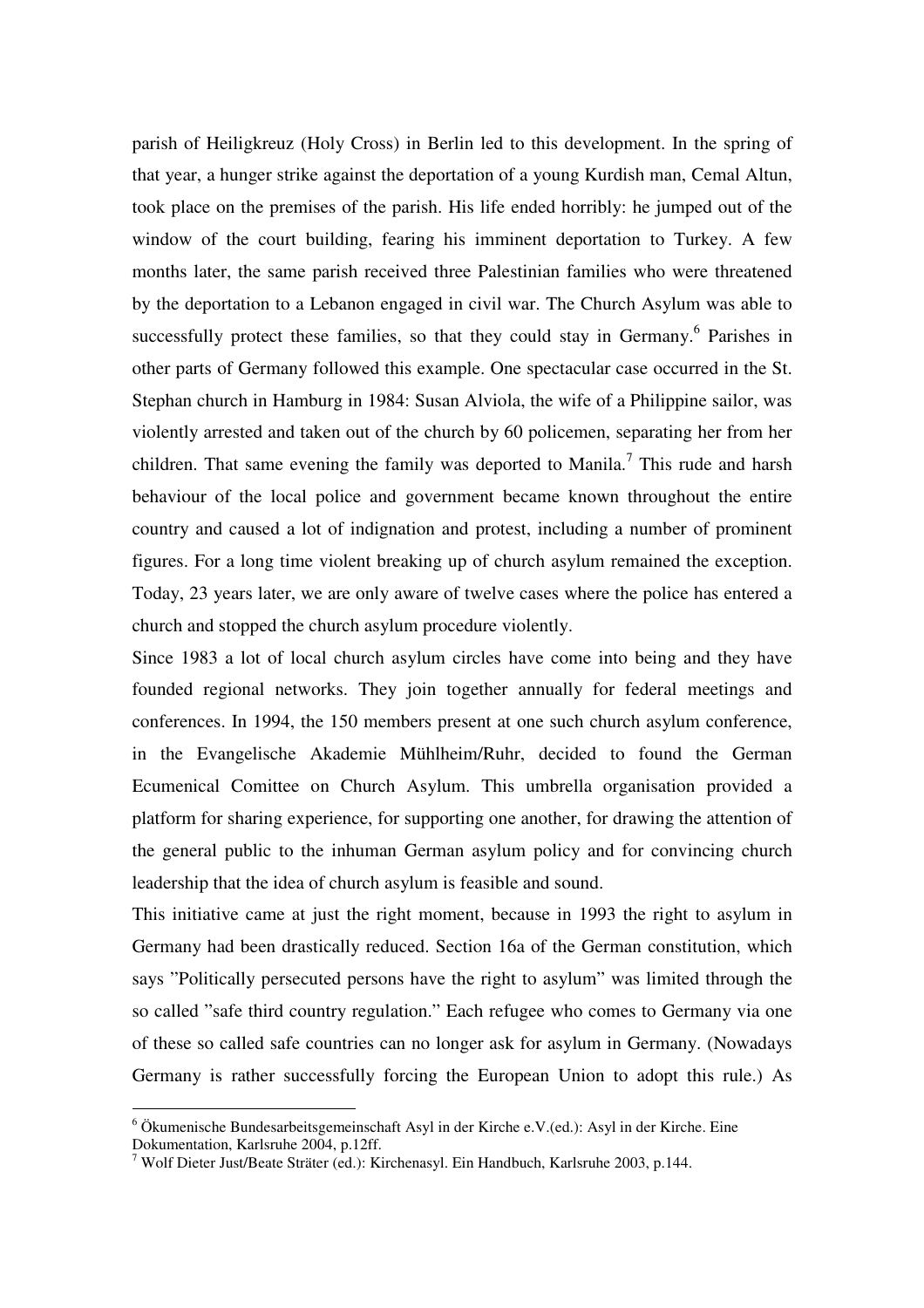practically all countries around Germany were declared to be safe countries, it became almost impossible to reach Germany by land. Since that time, the question of how a refugee travelled to Germany has become one of the main issues in the asylum procedure (Asylverfahren), often getting more attention than the reasons for the asylum petition.

In this situation, with a weak German refugee lobby and a strong tendency in the general public towards xenophobia and racism, e.g. when residences of asylum seekers were burned down, the church asylum movement matured and developed.<sup>8</sup> Based on the international declaration of church asylum initiatives, as laid down in the "Charter of Groningen" (Charta von Groningen), the German Ecumenical Comittee on Church Asylum started to fight for the rights and human dignity of refugees and does so even today.

What are our tasks and aims?

- We provide information on church asylum to the general public, offering comments, press releases and publications.
- We offer legal and theological counselling as well as practical assistance to parishes providing church asylum.
- We organise seminars and training courses.
- We document and analyse church asylum cases all over Germany.
- We keep in touch with state and church decision makers.
- We promote exchange of information and co-operation across borders between groups working in the field of church asylum.

From the beginning church asylum was controversial disputed not only in the government but also within the churches.<sup>9</sup> What is the position of the church leaders today? The churches in Germany have increasingly taken note of the topic and have

 $8$  L.c. p.145-147.

<sup>&</sup>lt;sup>9</sup> See for example the statements in: Evangelischer Pressedienst (ed.): Trotz der Thesen des Rates der EKD: Die Legitimität von Kirchen-Asyl bleibt auch weiterhin umstritten, EPD-Dokumentation Nr. 43/94, Frankfurt 1994.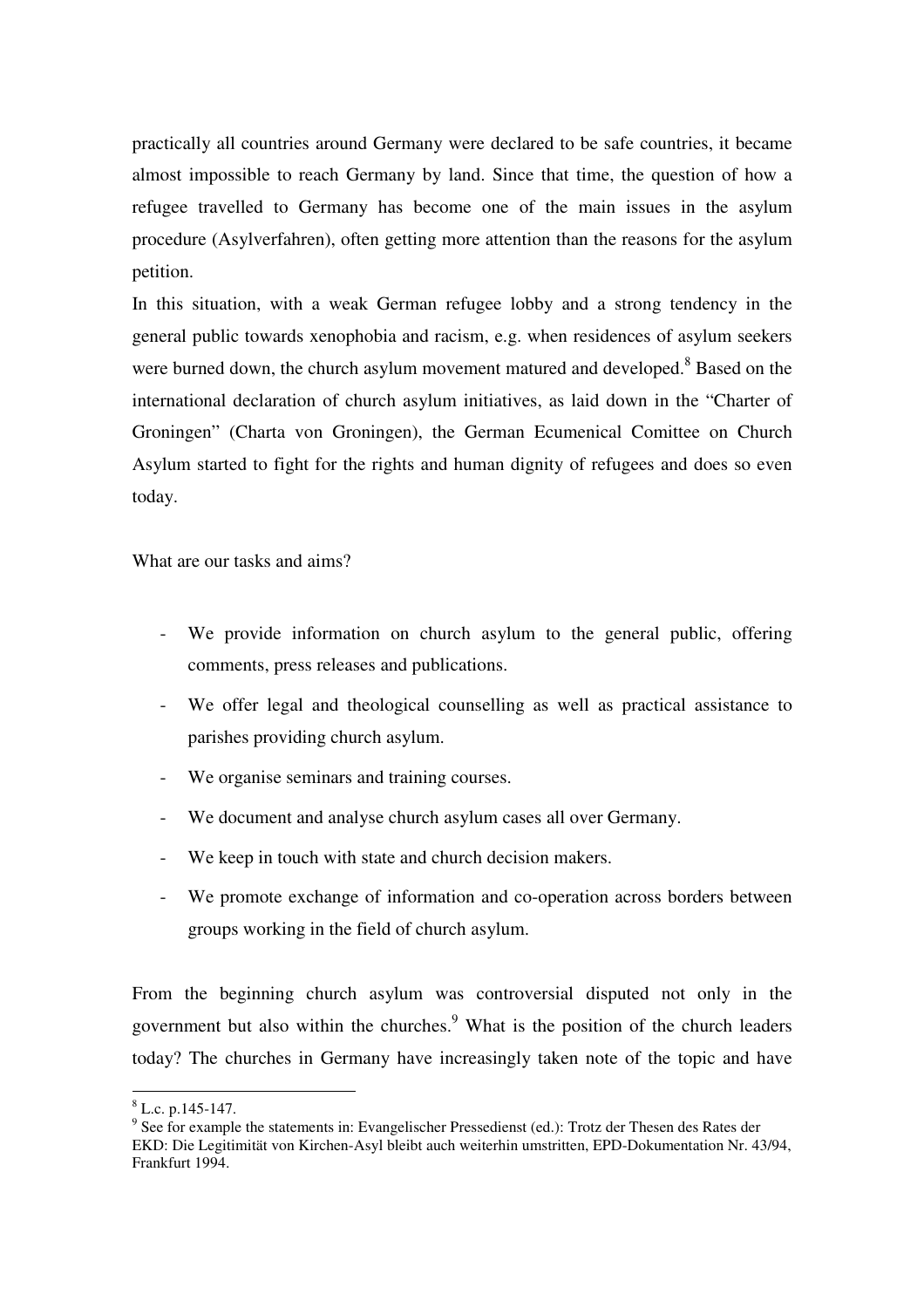lately taken a clear position in support of those parishes who have decided to offer church asylum. One can justifiably say that the church asylum movement has been able

to strengthen the common church position which has led to intensified lobby work on behalf of refugees within the entire church structure.

### **3. The current state of German and European asylum policy**

- Since 2005, we have a new migration law in Germany, which unfortunately might better be called an anti-migration law. During the last ten years the number of asylum seekers has been drastically reduced. From a peak of some 400.000 per annum in the early 90´s, the number has shrunk to about 21.000 in 2006. The number of persons given the right to asylum has remained, however, year after year, at 0,9 per cent or even below. A further five per cent of the asylum seekers are for various reasons allowed to stay in the country.<sup>10</sup> And, as I speak, plans are being laid for radical changes in the law, which we expect will further diminish the rights of asylum seekers.
- After long debates, a regulation concerning the right to residency permits for persons whose presence had been tolerated for many years was adopted in November 2006. It is a specific problem for us in Germany that some families who have been in Germany for ten, fifteen or even twenty years can be deported. The new ruling still excludes some of those 200.000 persons who have held temporary permits for many years.
- Beyond these specific regulations, it is important to note that German asylum legislation is a part of the all-European asylum system.
- Instead of concentrating on fighting the root causes which have led people to seek asylum, which takes a prominent role in the EU discurse, it seems that Europe of today wishes to concentrate on a fight against refugees.

 $10$  Official statistics of Bundesamt für Migration und Flüchtlinge, http://www.bamf.de.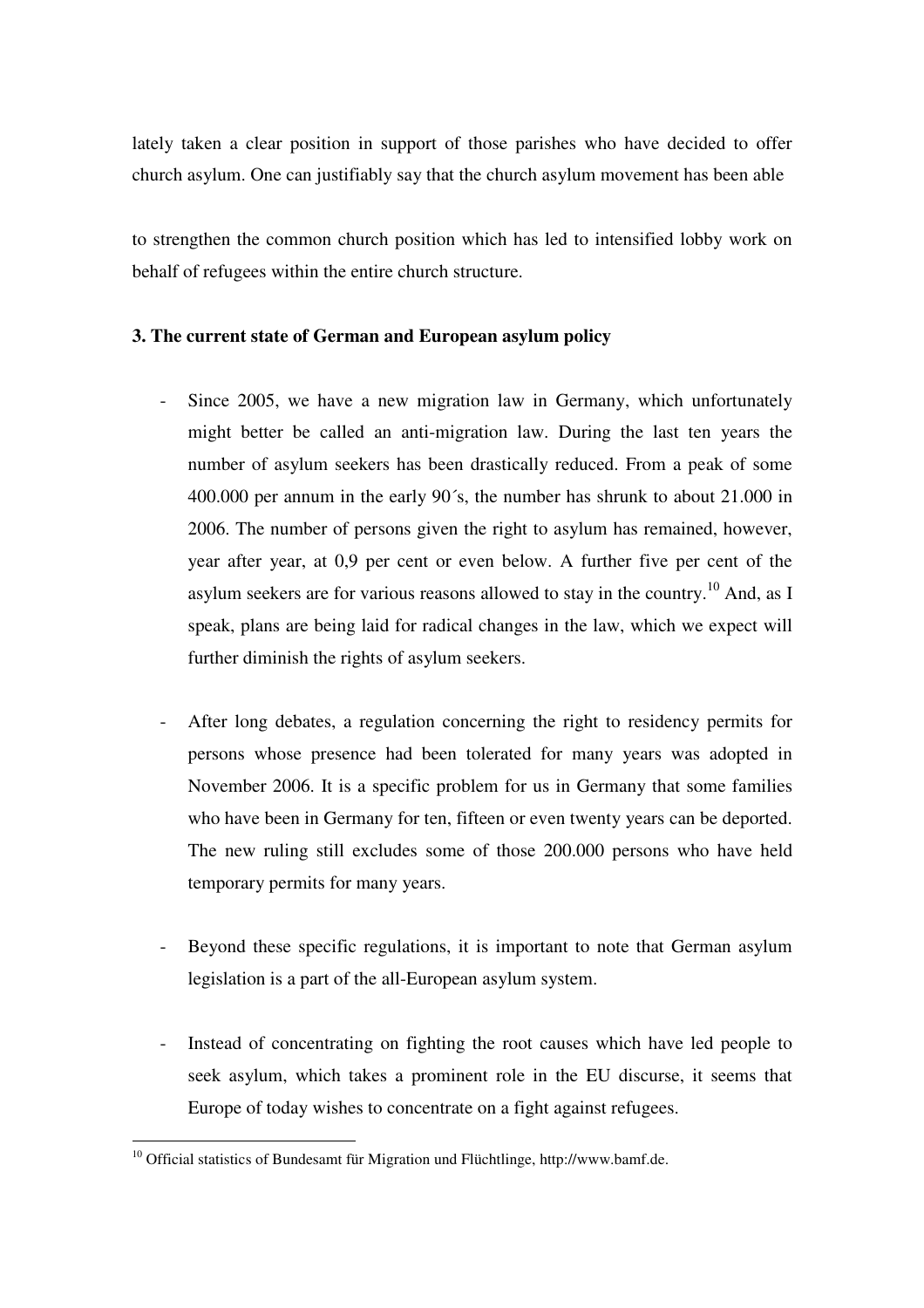- Europe is encircled by camps which are there to simply try to pick up refugees before they can enter the "Fortress Europe."
- Since October 2004, without examining the reason for flight, some 4000 asylum seekers have been deported from Italy to Libya.<sup>11</sup> Let me remind you that the human rights situation in Libya is considered by experts to be a catastrophe.
- Heavy military security, patrols and the use of the European Border Security Agency (Frontex) make it almost impossible to overcome the outer borders of EU. Between August and December 2006, Frontex could in out-of-area operations prevent the entry of more than 3.500 persons on the Atlantic or vis á vis the West-African coast, forcing them to return to Senegal and Mauretania.<sup>12</sup> As a result of European government actions and Frontex operations, it is becoming more and more difficult to enter Europe and attempts very often lead to the death of asylum seekers on the high seas. It is assumed that half of those who try to reach a European port by way of the sea drown.
- In addition, humanitarian aid is being criminalized. An example for this is, when the German ship Cap Anamur in June 2004 saved 37 boat people.<sup>13</sup> Three crew members are at this moment charged with trafficking and may face sentences of twelve years in jail. There is a strong movement protesting their innocence.
- The legal instruments of EU theoretically provide a good basis for a common asylum policy. Since 1999 the Union has had the competency to create at least common minimum standards in asylum and migration law.
- It is true to say that the current situation seems to work against the creation of

<u>.</u>

 $11$  Pro Asyl: Menschenrechtsverletzungen an den Außengrenzen – Schlaglichter. Dez. 2006, see http://www.proasyl.de.

<sup>&</sup>lt;sup>12</sup> Frontex-Presseerklärung vom 19.12.2006.

<sup>&</sup>lt;sup>13</sup> Elias Bierdel: Ende einer Rettungsfahrt. Das Flüchtlingsdrama der Cap Anamur, Weilerswist 2006.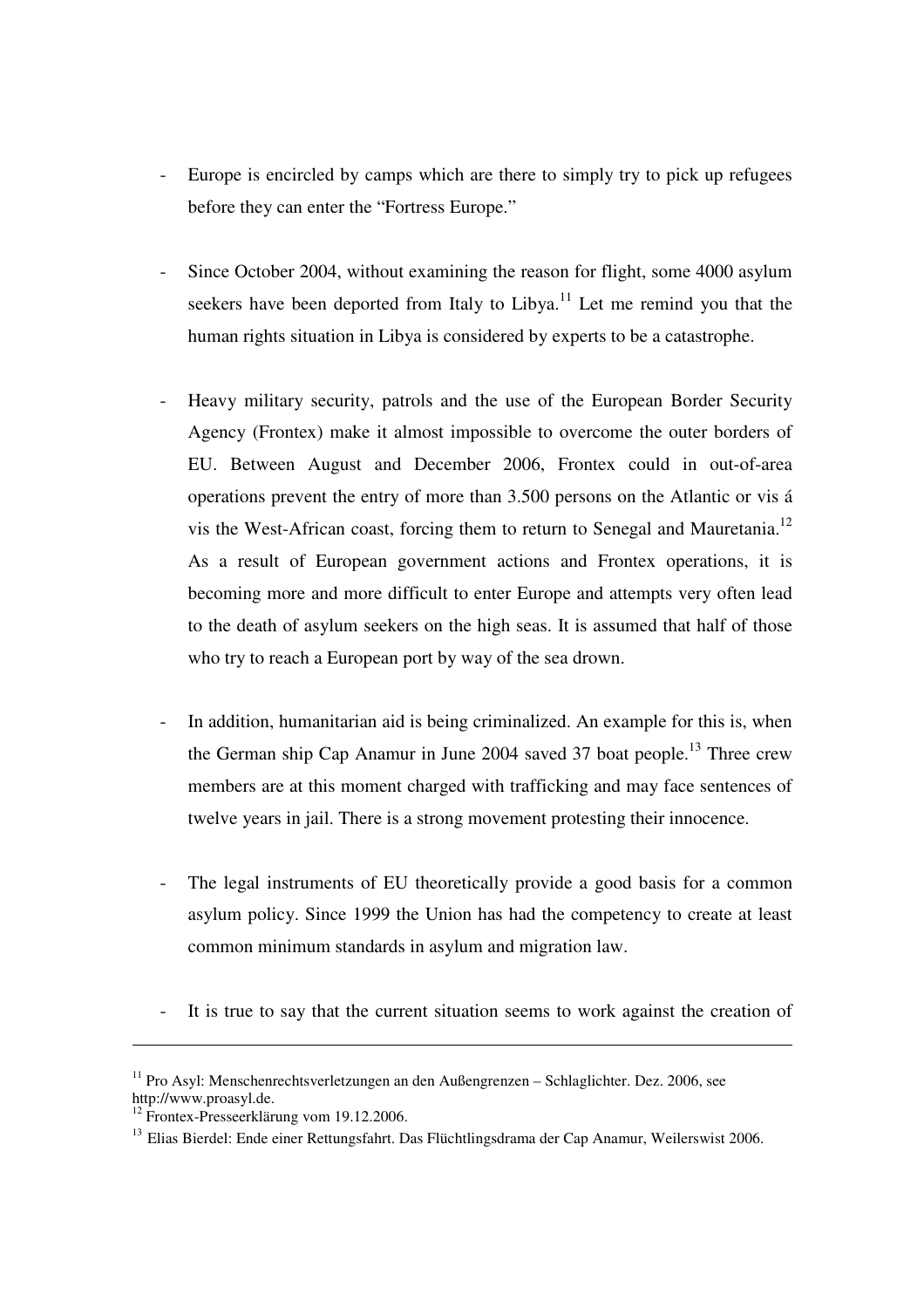strong human rights and asylum standards.

We Europeans should demand from EU:

- An entry free of danger to Europe for those who wish to seek asylum;
- An all European migration policy which would allow the access to the labour market;
- The further positive development of refugee reception programmes;
- **-** A continued fight against root causes and unequal living standards, not just through random developmental aid, but through a change in the economic and agrarian policies as well as a fight for more just trade agreements.

## **4. Solidarity with illegal or "illegalized" migrants: Different forms of protection and advocacy work**

In Germany there is a difference between "tolerated", those persons who are not allowed to stay in the country but also cannot be deported, and the so called "illegals", who can be arrested at any police control and deported.

We are speaking here not only of persons who may have entered the country illegally but also of work migrants, who still have strong ties to their country of origin, of persons forced into prostitution, of students who remain after their studies, or of family members who have arrived after, for example, the head of the family. Such persons can only live in hiding in Germany and are often victims of extreme exploitation as a result of the fact that they cannot work or reside legally.

They cannot claim a right to medical care, education or normal working conditions. The German economy gains enormously from this cheap labour which has no rights.

It is estimated that up to a million persons belonging in this category can be found living in Germany today.<sup>14</sup>

Giving humanitarian assistance to illegal immigrants or other undocumented persons is in Germany a punishable act.

<sup>&</sup>lt;sup>14</sup> E.g. Andreas Fisch: Menschen in aufenthaltsrechtlicher Illegalität. Reformvorschläge und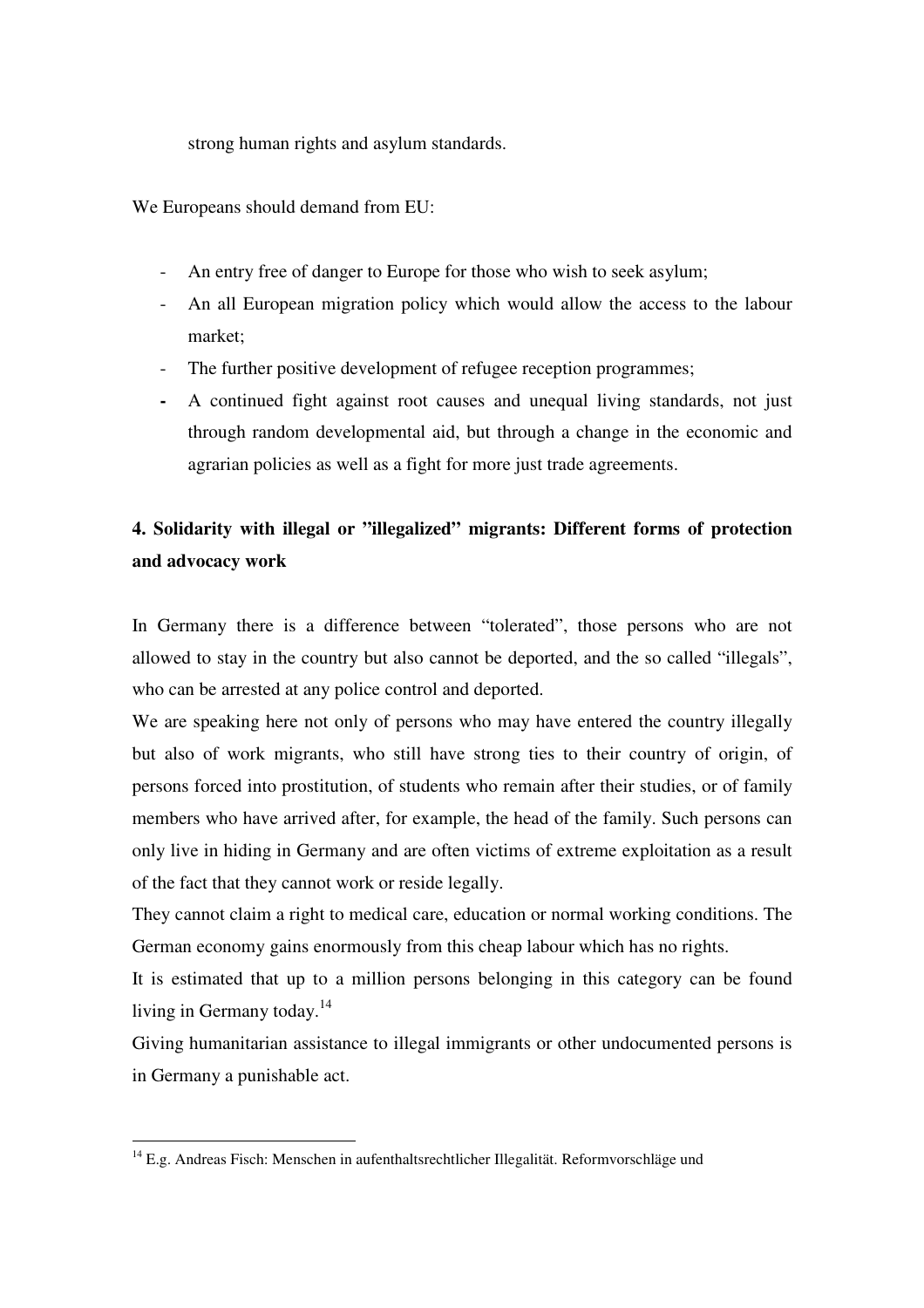The churches sense these challenges strongly. Persons in need and who have become victims, need protection, peace and reinstallation of their dignity and capabilities, in order to be able to proceed with their lives.<sup>15</sup>

Many parishes assist with this and keep, for example, guest appartements in which temporary refuge is offered. In Berlin alone, we today know of twelve such church guest appartements. We call this development a "movement of guests".

This, however, should not be confused with the classical church asylum, which, for its part, strives to achieve a legal solution and which entails a continiuous dialogue with the authorities.

In networking with NGOs, we strive for a fundamental improvement of the situation of undocumented persons. We demand access to medical services, the right of education, protection from unfair labour practicies and the cancellation of the criminalization of humanitarian aid in dealings with illegals. On a European scale, we are a member of the Platform for International Co-operation on Undocumented Migrants (PICUM).<sup>16</sup>

1

Folgenabwägungen aus sozialethischer Perspektive, Berlin 2007, p.15f.

<sup>&</sup>lt;sup>15</sup> Ökumenische Bundesarbeitsgemeinschaft Asyl in der Kirche e.V.: Solidarität mit den Entwurzelten, Berlin <sup>2</sup>2005; Kirchenamt der Evangelischen Kirche in Deutschland (ed.): Zum Umgang mit Menschen ohne Aufenthaltspapiere. Eine Orientierungshilfe des Kirchenamts der EKD, EKD-Texte 85, Hannover 2006.

<sup>16</sup> See http://www.picum.org.